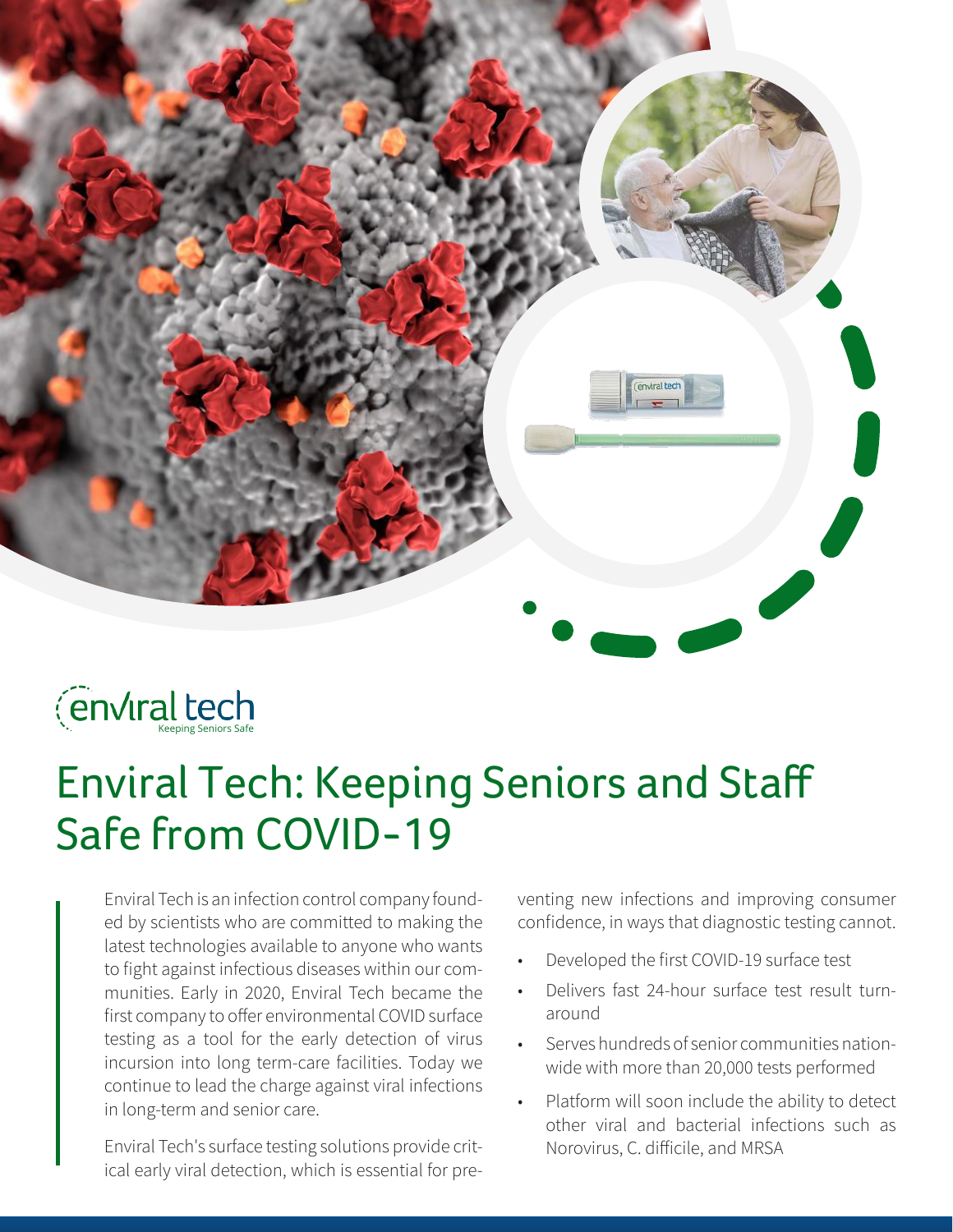

# Why surface testing?

40% of people infected with COVID-19 never develop symptoms, and those who do develop symptoms often shed the most virus right before they feel sick. The goal of testing everyone comprehensively is crucial to stemming an outbreak. Yet access, cost, turnaround time, and the reliability of diagnostic tests make them unfit on their own for true surveillance and the early detection needed for effective contact tracing.

## Our solution

- COVID surface testing
- COVID + influenza surface testing

The surfaces in our buildings are collectors of virus being shed by infected people, even when we cannot tell that these people are infected. In fact, forty percent of people infected with COVID-19 never develop symptoms and those who do develop symptoms shed the most virus before they ever feel sick. By testing surfaces in high traffic areas, we are testing everyone in these spaces in a single test, giving you visibility to the viral status of your community in a cost effective manner.



**Figure 1.** Sample viral testing report.

# **Benefits**

#### **Provides non-invasive testing that minimizes outbreaks**

- Detects COVID regardless of symptoms and provides relief to those who have issues with diagnostic testing, such memory care patients
- Provides continued surveillance of the entire community between diagnostic tests including those who were not tested
- Gets reliable results within 24 hours of your sample arriving in our lab
- Provides up to 5 days early warning to contact trace and isolate asymptomatics before they spread the virus

#### **Enables better infection control procedures**

- Validates whether existing infection control protocols are working or if there are gaps that should be addressed
- Monitors infection control compliance
- Supports Provider Relief Fund's infection control mandates

#### **Provides competitive advantage in today's challenging senior care market**

- Builds residents' and their families' confidence that your facility is doing all it can to keep residents and staff safe
- Helps keep higher occupancy rate and less room turnovers with a stronger ROI
- Reinforces the marketing message of COVID safety within your building and website through our certificates and virtual badges